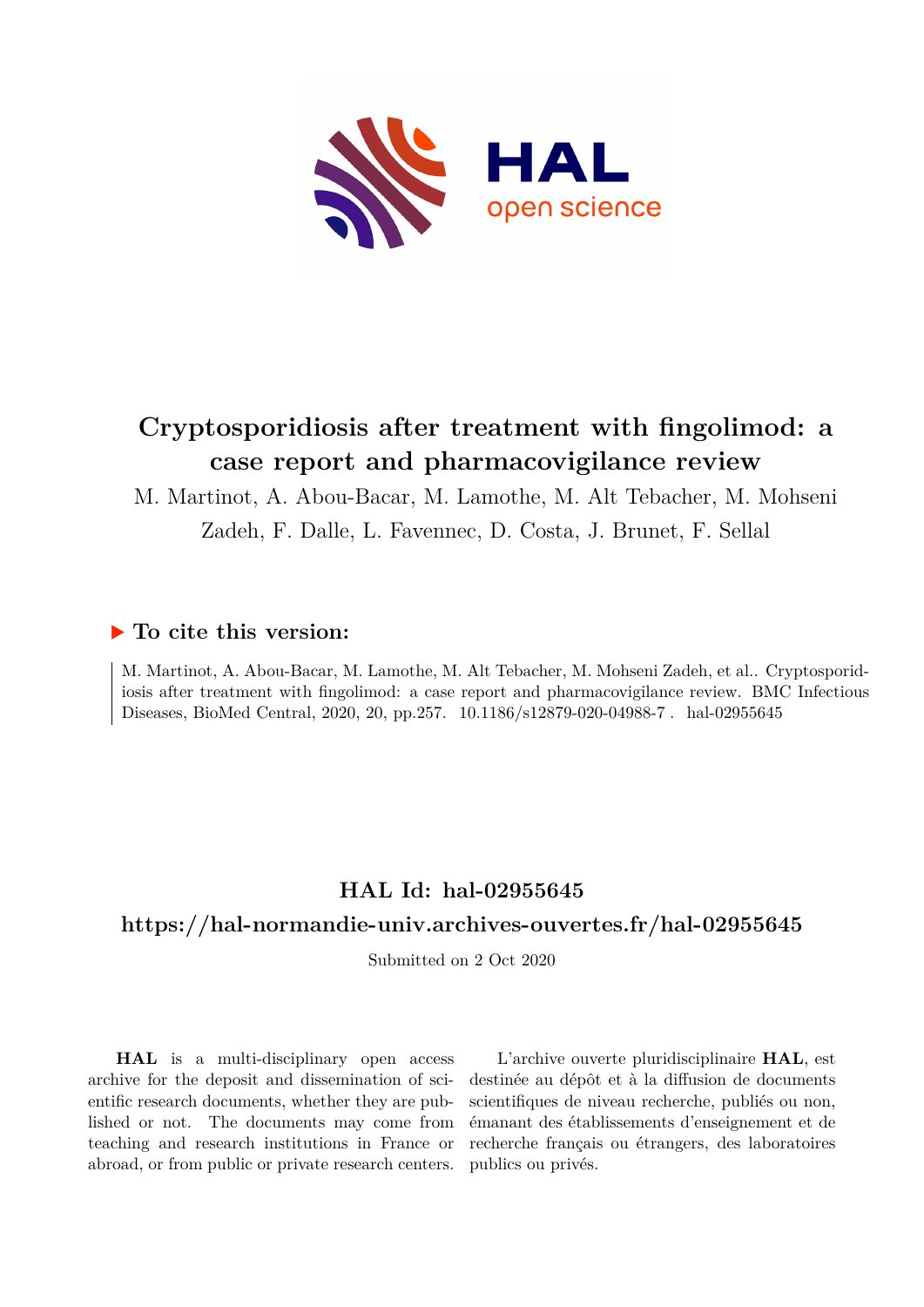## **CASE REPORT CASE ACCESS**

# Cryptosporidiosis after treatment with fingolimod: a case report and pharmacovigilance review

M. Martinot<sup>1\*</sup>, A. Abou-Bacar<sup>2</sup>, M. Lamothe<sup>3</sup>, M. Alt Tebacher<sup>3</sup>, M. Mohseni Zadeh<sup>1</sup>, F. Dalle<sup>4</sup>, L. Favennec<sup>5,6</sup>, D. Costa<sup>5,6</sup>, J. Brunet<sup>2,7</sup> and F. Sellal<sup>8</sup>

## Abstract

Background: Cryptosporidium sp. are common intracellular parasites responsible of severe diarrhea in T-cellimmunocompromised patients. We report the first case of a woman who contracted cryptosporidiosis after treatment with fingolimod, a drug labeled for multiple sclerosis and responsible for marked lymphopenia.

Case presentation: A 60-year-old woman was admitted for abdominal pain diarrhea and fever. The patient suffered from multiple sclerosis and had been treated with fingolimod from august 2017 to september 2018 time of occurrence of the first digestive symptoms. Stool culture was negative but parasitological examination was positive for Cryptosporidium sp. Blood biological examination profound lymphopenia of 240/mm<sup>3</sup> [17 CD4/mm<sup>3</sup> (7%) and 32 CD8/mm<sup>3</sup> (14%)]. Fingolimod was stopped, and the patient was put on nitazoxanide 500 mg bid for 7 days. The diarrhea resolved and no relapse was observed. Six other cases were found in the Pharmacovigilance database.

Conclusion: Physicians should be aware of this association and screen for Cryptosporidium in cases of diarrhea in patients treated with fingolimod. Patients should be aware of this risk and advise to take appropriate measures to avoid such contamination.

Keywords: Fingolimod, Cryptosporidiosis, Cryptosporidium, Multiple sclerosis

## Background

Fingolimod (Gilenya®) is a sphingosine-1-phosphate receptor modulator, labeled for relapsing/remitting multiple sclerosis, that causes a drastic reduction of lymphocytes in the peripheral blood [1]. Several infections, including bronchitis, nasopharyngitis, central nervous system herpesvirus infections, and more rarely, progressive multifocal leukoencephalopathy, Kaposi sarcoma, CNS toxoplasmosis or cryptococcosis,have been reported in patients treated with fingolimod [1–4]. We

\* Correspondence: [martin.martinot@ch-colmar.fr](mailto:martin.martinot@ch-colmar.fr) <sup>1</sup>



**RMC** 

report the first case of cryptosporidiosis in a patient treated with fingolimod.

Cryptosporidiosis is caused by Cryptosporidium sp., an intracellular protozoan parasite responsible for gastroenteritis in humans and animals worldwide. Human cases are commonly due to two species, C. hominis and C. parvum. Cryptosporidium sp. have a global distribution, and Cryptosporidium infections are probably underdiagnosed. Recent data have suggested that the prevalence of stools positive for Cryptosporidium sp. may reach 1% in high-income countries and 5–10% in low and middle income countries [5]. The illness is usually asymptomatic or results in mild self-limiting diarrhea in immunocompetent hosts, but it can result in

© The Author(s), 2020 **Open Access** This article is licensed under a Creative Commons Attribution 4.0 International License, which permits use, sharing, adaptation, distribution and reproduction in any medium or format, as long as you give appropriate credit to the original author(s) and the source, provide a link to the Creative Commons licence, and indicate if changes were made. The images or other third party material in this article are included in the article's Creative Commons licence, unless indicated otherwise in a credit line to the material. If material is not included in the article's Creative Commons licence and your intended use is not permitted by statutory regulation or exceeds the permitted use, you will need to obtain permission directly from the copyright holder. To view a copy of this licence, visit [http://creativecommons.org/licenses/by/4.0/.](http://creativecommons.org/licenses/by/4.0/) The Creative Commons Public Domain Dedication waiver [\(http://creativecommons.org/publicdomain/zero/1.0/](http://creativecommons.org/publicdomain/zero/1.0/)) applies to the data made available in this article, unless otherwise stated in a credit line to the data.





<sup>&</sup>lt;sup>1</sup> Service de Maladies Infectieuses et Tropicales. Hôpitaux Civils de Colmar, 39 avenue de la liberté, 68024 Colmar, France

Full list of author information is available at the end of the article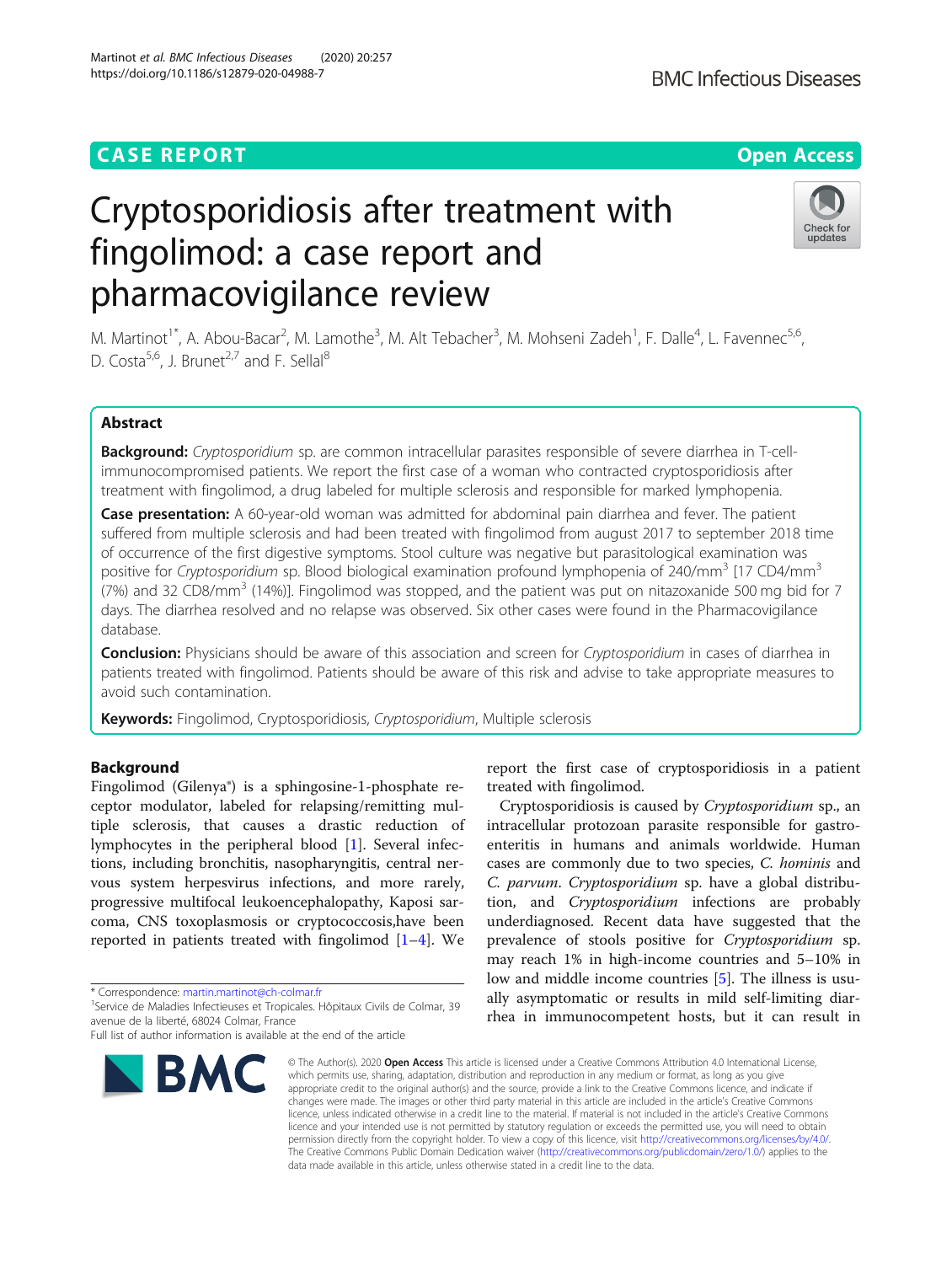prolonged diarrhea (7–14 days), persistent diarrhea (> 14 days), or even life-threatening episodes in malnourished children or T-cell-immunocompromised patients [5–8]. Cryptosporidiosis has been reported as one of the three most frequent causes of death in children aged < 5 years [9]. In France between 2015 and 2017, 210 cases of cryptosporidiosis were reported in immunodeficient patients, mainly patients undergoing solid organ transplantation or HIV infected patients [8], However no earlier report of cryptosporidiosis has been associated with immunocompromised state due to treatment with fingolimod.

#### Case presentation

We report the case of a 60-year-old woman who contracted cryptosporidiosis after treatment with fingolimod for multiple sclerosis. The patient was initially treated by interferonβ, and due to underlying pathology progression, fingolimod was introduced in august 2017. The patient was still treated by fingolimod in september 2018 when she presented to our emergency ward for abdominal pain and fever. Blood analysis revealed a mild inflammatory syndrome [C-reactive protein (CRP) level, 75 mg/l (normal range 0-5 mg/l)]. Treatment with amoxicillin and clavulanic acid was initiated. Fever disappeared, but abdominal discomfort persisted, with occurrence of diarrhea 3 days later (5–10 stools/day). Stool culture was negative, including for Clostridium difficile, but parasitological examination was positive for Cryptosporidium spp. (multiplex gastrointestinal parasite panel PCR Becton-Dickinson BD max®). The patient was referred for an infectious disease consultation. At admission on September 272,018, she still had severe diarrhea with more than seven stools a day and abdominal discomfort. Blood biological examination showed a CRP level that returned to normal  $(< 5 \text{ mg/l})$  with profound lymphopenia of  $240/\text{mm}^3$  [17 CD4/mm<sup>3</sup> (7%) and 32 CD8 /mm<sup>3</sup> (14%), flow cytometry BD FACS Canto II]. Stool examination using a modified Ziehl–Neelsen staining method revealed the presence of Cryptosporidium oocysts (> 10 oocysts/slide, 10 mg stool sample/slide) (Fig. 1). The stool samples were sent to the French Cryptosporidiosis national reference center for molecular identification. DNA was extracted from the stool samples with a QIAamp power fecal DNA kit (Qiagen®, Courtaboeuf, France). GP 60 genotyping according to the protocol described by Sulaiman et al. (PCR 1: AL3531 (5′-ATAGTCTCCGCTGTATTC-3′) and AL3533 (5′-GAGATATATCTTGGTGCG-3′); PCR 2: AL3532 (5′-TCCGCTGTATTCTCAGCC-3′) and LX0029 (5′-CGAACCACATTACAAATGAAGT-3′).) revealed IbA10G2 C. hominis infection [10]. Fingolimod was stopped, and the patient was put on nitazoxanide 500 mg bid for 7 days [11]. The diarrhea resolved within 4 days, and the lymphopenia rised to  $480/\text{mm}^3$  lymphocytes  $[102/mm^3$  CD4 (28%) and  $56/mm^3$  CD8 (15%)]. A control parasitological examination of the stool performed 2 weeks later was negative.

### Discussion and conclusion

Fingolimod acts as a functional antagonist of sphingosine-1-phosphate (SP1), a mediator involved in the egress of lymphocytes from lymphoid organs and their recirculation in peripheral compartments, including a subset of lymphocytes implicated in multiple sclerosis [1, 12]. Fingolimod is generally well tolerated, as

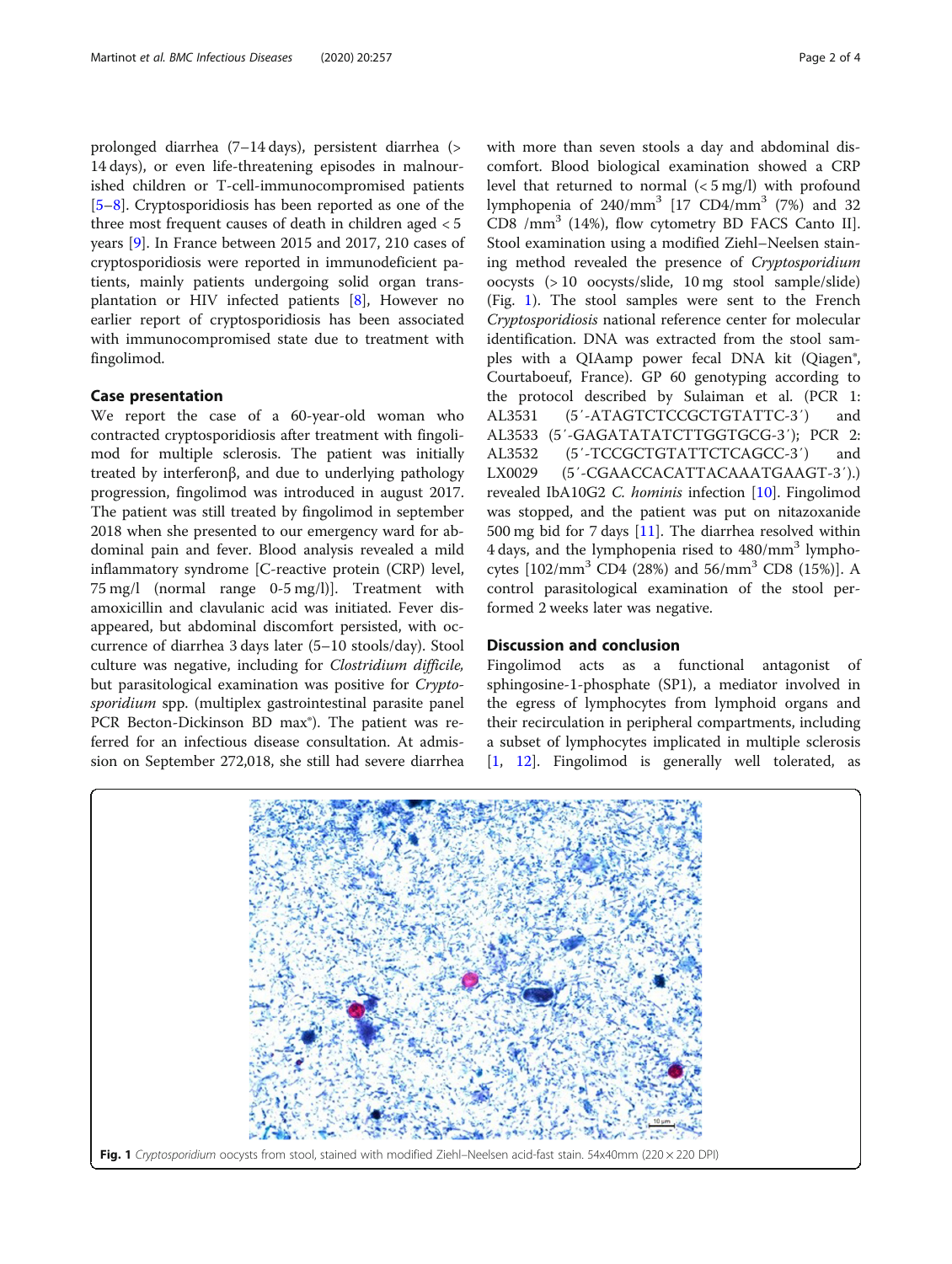trafficking of lymphocytes is altered, but not their numbers or functions [1]. The most common adverse effects are cardiovascular events (bradycardia and atrioventricular block)  $[1-3]$ . Lymphopenia is part of the mode of action; it quickly occurs after initiation of fingolimod and usually resolves within 45 to 90 days after drug cessation, although long-lasting lymphopenia has been described [1]. Treatment with fingolimod decreased the absolute number of lymphocytes and all subsets of peripheral circulating lymphocytes especially T helpers and B cells and in a lesser extent cytotoxic lymphocytes and NK. Among T cells, naïve and central memory T cells are the most affected [13]. This lymphopenia is usually well tolerated, but severe infections (mostly Herpesviridae infections) have been reported  $[1-4]$ .

Cryptosporidium is a protozoan parasite of medical and veterinary importance that causes gastroenteritis in numerous hosts and has a worldwide distribution [5, 6]. Cryptosporidium spp. are a common cause of diarrhea in immunocompetent patients, but the severity is typically dependent on parasite load and host factors, ranging from asymptomatic carriage to life-threatening disease [14, 15]. The disease is most severe in T-cell-deficient patients, especially those with AIDS with CD4 count <  $50/mm^3$  [7, 8], therefore the marked lymphopenia resulting from fingolimod treatment could be the source for more severe disease. Our patient presented with persistent diarrhea (> 14 days), a course usually encountered in such immunodeficient patients [11].

To the best of our knowledge, no cases of cryptosporidiosis associated with fingolimod have been reported in the published literature. However, we found 6 cases of cryptosporidiosis listed under fingolimod in the database Vigilyse International database ([https://www.who-umc.](https://www.who-umc.org/vigibase/vigilyze/) [org/vigibase/vigilyze/\)](https://www.who-umc.org/vigibase/vigilyze/).. There was 1 man and 5 women (mean age 42 years), among whom cryptosporidiosis occurred after a period of 7 months to 3 years following the introduction of fingolimod; a prolonged hospitalization was noted in 3 cases but no death was reported. Searching for Cryptosporidium sp. which is very small is very difficult in stools, and thus practically requires microscopic analysis with specific stains [16]. Consequently, Cryptosporidium oocysts are not systematically searched during standard parasitological examination by microscopy. However, detection of Cryptosporidium DNA by polymerase chain reaction (PCR) is more and more frequent and also more sensitive that microscopic detection. PCR usually take part of multiplex gastrointestinal parasite panels, which will probably improve the diagnosis of cryptosporidiosis, as in our case [7, 17, 18].

It is difficult to firmly state that fingolimod was responsible for the development of cryptosporidiosis in our patient, as the disease can occur in immunocompetent patients. However, the time course of the diarrhea and the mode of action of fingolimod are in favor of a strong imputability between exposure to fingolimod and the development of cryptosporidiosis. Physicians should be aware of this association and screen for Cryptosporidium sp. in cases of diarrhea in patients treated with fingolimod. Patients should also be made aware of this risk and advised to take appropriate measures to avoid such contamination and exposure. Useful measures to help prevent and control cryptosporidiosis in immunocompromised persons can be found on the US CDC website [https://www.cdc.gov/parasites/](https://www.cdc.gov/parasites/crypto/gen_info/prevent_ic.html) [crypto/gen\\_info/prevent\\_ic.html](https://www.cdc.gov/parasites/crypto/gen_info/prevent_ic.html) (accessed: 10 March 2020).

#### Abbreviations

CNS: Central nervous system; CRP: C-reactive protein

#### Acknowledgements

Not applicable.

#### Authors' contributions

MM, MMZ and FS did the study design. ML and MAT performed the database review, AAB, FD, LF, DC and JB performed the parasitological analysis. MM wrote the manuscript. All authors have read and approved the manuscript.

#### Funding

No funding was received.

#### Availability of data and materials

The data that support the findings of this study are available from the corresponding author (MM) is available from the corresponding author upon reasonable request.

#### Ethics approval and consent to participate

Not applicable.

#### Consent for publication

Informed written consent for the publication of the case report was obtained from the patient.

#### Competing interests

The authors declare that they have no competing interests.

#### Author details

<sup>1</sup>Service de Maladies Infectieuses et Tropicales. Hôpitaux Civils de Colmar, 39 avenue de la liberté, 68024 Colmar, France. <sup>2</sup>Laboratoire de Parasitologie et de Mycologie Médicale, Plateau Technique de Microbiologie, Hôpitaux Universitaires de Strasbourg, 1 place de l'Hôpital, 67091 Strasbourg Cedex, France.<sup>3</sup> Centre régional de pharmacovigilance Hôpitaux Universitaires de Strasbourg, 1 place de l'Hôpital, F-67091 Strasbourg, France. <sup>4</sup>Dijon University hospital François Mitterand, Laboratoire de Parasitologie Mycologie, Dijon, France. <sup>5</sup>University of Medicine Pharmacy Rouen EA ESCAPE 7510, Rouen, France. <sup>6</sup>CNR LE Cryptosporidiosis, Santé Publique France, Rouen, France <sup>7</sup>Institut de Parasitologie et Pathologie Tropicale, EA 7292, Fédération de Médecine Translationnelle, Université de Strasbourg, 3 rue Koeberlé, 67000 Strasbourg, France. <sup>8</sup>Service de Neurologie. Hôpitaux Civils de Colmar, 39 avenue de la liberté, 68024 Colmar, France.

#### Received: 18 July 2019 Accepted: 24 March 2020 Published online: 30 March 2020

#### References

Thomas K, Proschmann U, Ziemssen T. Fingolimod hydrochloride for the treatment of relapsing remitting multiple sclerosis. Expert Opin Pharmacother. 2017;18(15):1649–60.